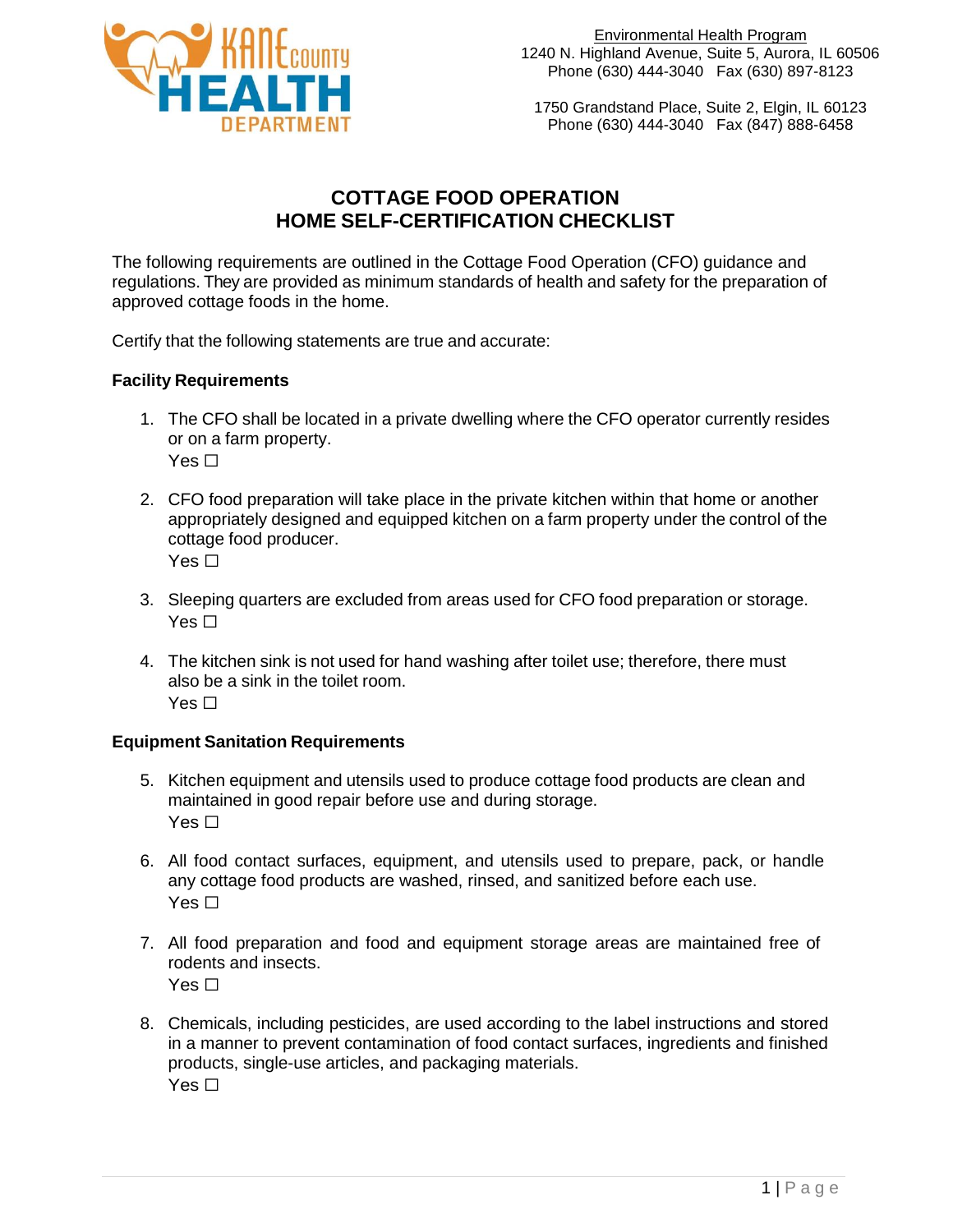#### **Food Preparation Requirements (includes packaging and handling)**

- 9. Proper handwashing is carried out often—after touching bare body parts, such as the face or hair; after using the toilet; after touching animals; after coughing or sneezing, after eating, drinking, or using tobacco; after handling soiled equipment; when changing tasks; before donning gloves; and any other activity that could contaminate the hands. Yes  $\Box$
- 10. Employees involved with the preparation and packaging of cottage food products will clean their hands and exposed portions of their arms before starting food processing and after any activity that renders the hands unsanitary. Yes  $\Box$
- 11. Liquid soap, paper towels, and water warm to the touch are used for handwashing and are available at the handwashing sink at all times. Yes  $\Box$
- 12. Potable water is used for handwashing, ware-washing, and as an ingredient. Yes  $\Box$
- 13. All persons involved in the preparation, packaging, or handling of food will not have bare hand contact with ready-to-eat foods through the use of single-service gloves, bakery papers, tongs, or other utensils. Yes  $\Box$
- 14. During the preparation, packaging, or handling of cottage food products, the following are prohibited where cottage food activities are taking place:

Pets are not allowed.  $Yes \Box$ 

Smoking, vaping, and tobacco use are not allowed. Yes  $\Box$ 

Eating/drinking/chewing gum are not allowed. Yes  $\Box$ 

- 15. I will make every effort to separate domestic activities, such as family meal preparation, clothes washing, ironing, or guest entertainment, from cottage food operations, such as preparation, packaging, or handling cottage food products. Yes  $\Box$
- 16. Utensils used for tasting are not used more than once before being washed. Yes  $\Box$
- 17. Any person with a contagious illness, diarrhea, temperature with a sore throat, vomiting, jaundice, or a lesion containing pus on hands or wrists shall refrain from working in the cottage food operation. Yes  $\Box$